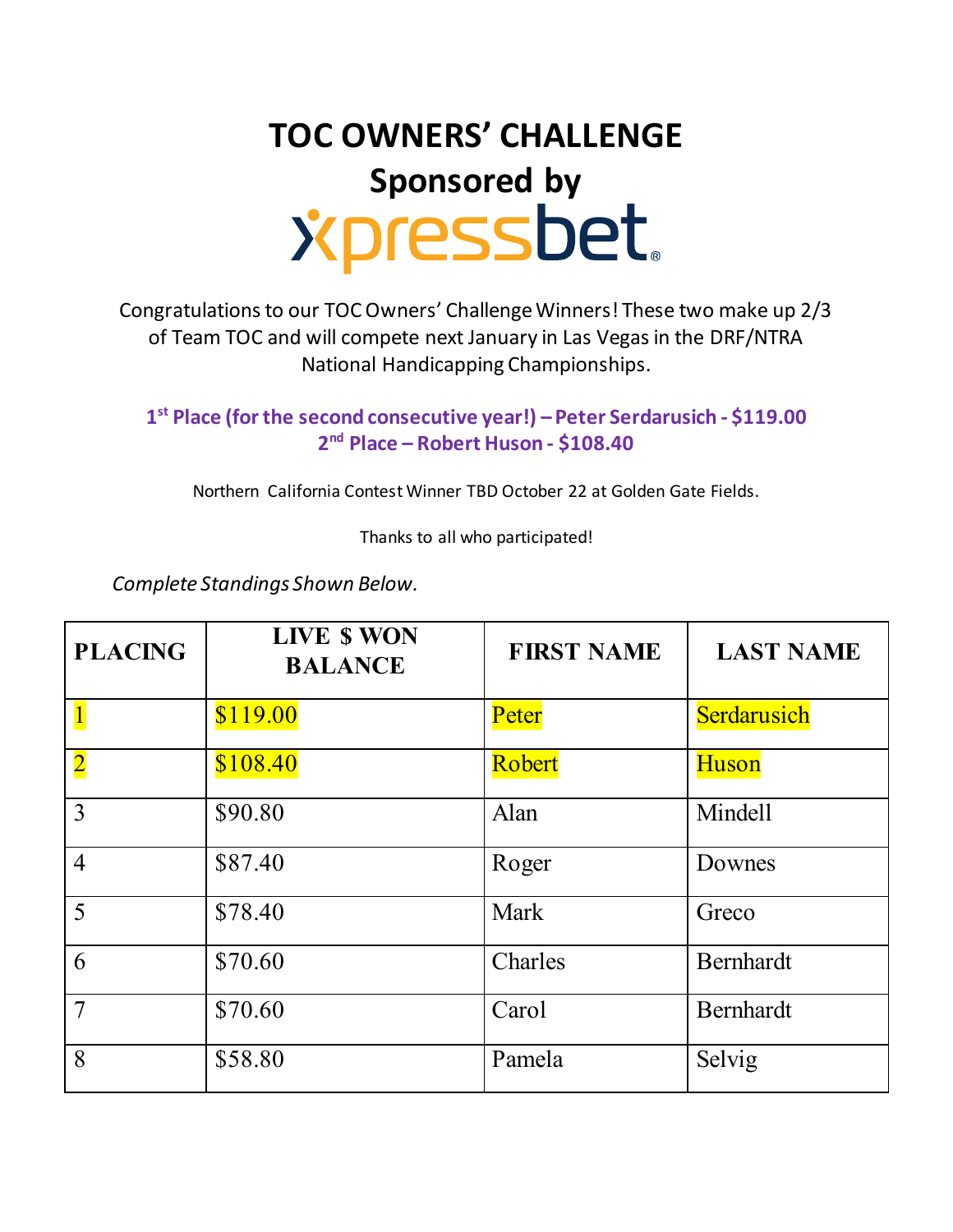| 9  | \$55.80 | David       | Lindo         |
|----|---------|-------------|---------------|
| 10 | \$54.00 | Janett      | Downes        |
| 11 | \$44.80 | Ron         | Goldfarb      |
| 12 | \$43.60 | Darin       | Tsukashima    |
| 13 | \$42.60 | David       | Greco         |
| 14 | \$42.00 | Robert      | Olivas        |
| 15 | \$41.00 | Catherine   | St Marie      |
| 16 | \$39.20 | Shirley     | Serdarusich   |
| 17 | \$39.00 | Jeannette   | <b>Santos</b> |
| 18 | \$38.00 | Stephen     | McDonald      |
| 19 | \$36.80 | Charles     | Gilman        |
| 20 | \$36.60 | Arnold      | <b>Hill</b>   |
| 21 | \$33.60 | Livio       | Pelaez        |
| 22 | \$33.20 | Mersad      | Metanovic     |
| 23 | \$31.40 | James       | Kinslow       |
| 24 | \$31.40 | Wayne       | Atwell        |
| 25 | \$29.20 | Pablo       | <b>Suarez</b> |
| 26 | \$28.60 | Clyde       | Yamada        |
| 27 | \$28.40 | Nicholas    | Hines         |
| 28 | \$26.00 | <b>Nick</b> | Palermino     |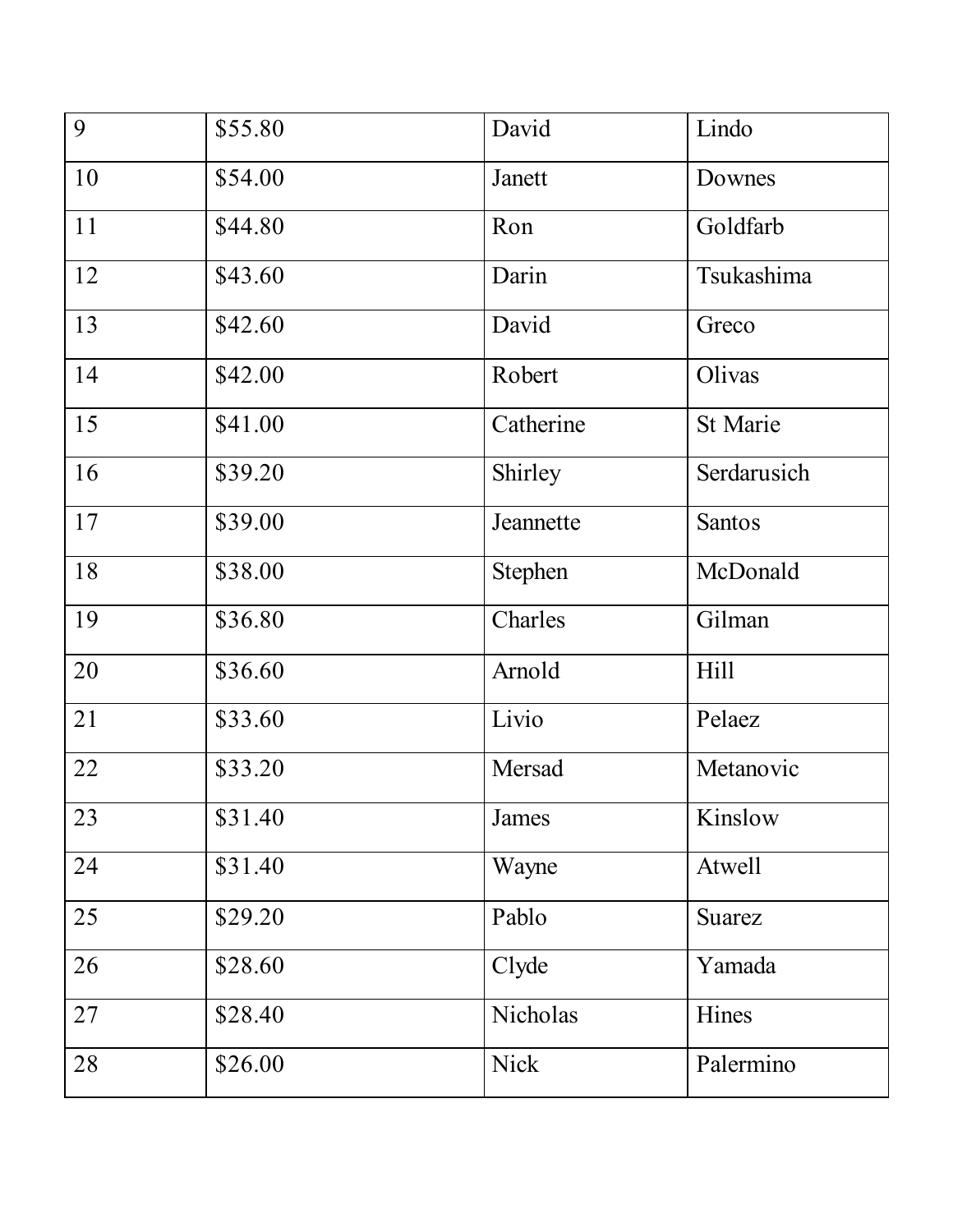| 29 | \$25.80 | Glenn    | Yee            |
|----|---------|----------|----------------|
| 30 | \$25.00 | Stephen  | Piccolo Jr     |
| 31 | \$22.80 | James    | <b>Summers</b> |
| 32 | \$22.60 | Rick     | Goldfarb       |
| 33 | \$21.20 | Michael  | Strohmaier     |
| 34 | \$20.60 | Mark     | Rose           |
| 35 | \$20.40 | Jeffrey  | <b>Strang</b>  |
| 36 | \$20.40 | Walter   | Strohmaier     |
| 37 | \$20.00 | Robert   | Osaki          |
| 38 | \$19.40 | Abe      | <b>Santos</b>  |
| 39 | \$17.20 | John     | Lovett         |
| 40 | \$16.40 | Harry    | Shapiro        |
| 41 | \$15.80 | Mary     | <b>Bond</b>    |
| 42 | \$15.60 | James    | Kellogg        |
| 43 | \$13.80 | Nicholas | Alpino         |
| 44 | \$13.00 | Marsha   | Naify          |
| 45 | \$9.20  | Bernardo | Wiesner        |
| 46 | \$8.20  | PeteR    | Gallegos       |
| 47 | \$2.60  | Glenn    | Alsdorf        |
| 48 | \$0.00  | Joseph   | Moran          |